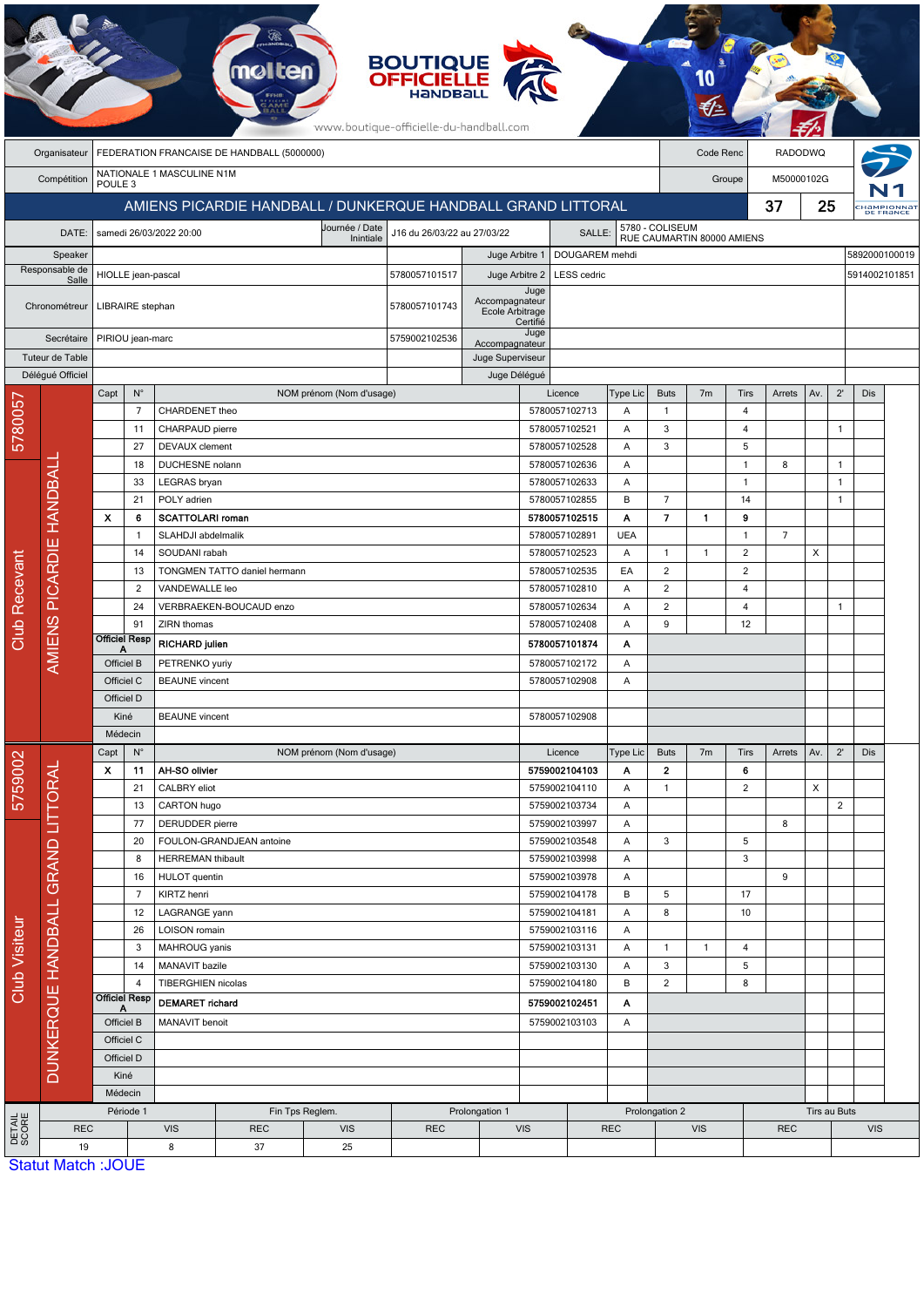|                |                        |                    |      | Organisateur   FEDERATION FRANCAISE DE HANDBALL (5000000)           |                  |                        |          |                                                           | Code Renc                                                             |    | <b>RADODWQ</b> |  |  |
|----------------|------------------------|--------------------|------|---------------------------------------------------------------------|------------------|------------------------|----------|-----------------------------------------------------------|-----------------------------------------------------------------------|----|----------------|--|--|
|                | Compétition            | POULE <sub>3</sub> |      | NATIONALE 1 MASCULINE N1M                                           |                  |                        |          |                                                           | Groupe                                                                |    | M50000102G     |  |  |
|                |                        |                    |      | AMIENS PICARDIE HANDBALL / DUNKERQUE HANDBALL GRAND LITTORAL        |                  |                        |          |                                                           |                                                                       | 37 | 25             |  |  |
|                |                        |                    |      |                                                                     | Déroulé du Match |                        |          |                                                           |                                                                       |    |                |  |  |
|                |                        |                    |      |                                                                     | Temps            | Score                  |          |                                                           | Action                                                                |    |                |  |  |
|                |                        |                    |      | <b>PERIODE 1</b>                                                    | 28:42            | $18 - 08$              | Шr       | Tir JV N°11 AH-SO olivier                                 |                                                                       |    |                |  |  |
| Temps<br>01:33 | Score<br>$01 - 00$     |                    |      | Action<br>But JR N°91 ZIRN thomas                                   | 28:44<br>28:49   | $18 - 08$<br>$18 - 08$ |          |                                                           | Arrêt JR N°1 SLAHDJI abdelmalik<br>Tir JR N°1 SLAHDJI abdelmalik      |    |                |  |  |
| 02:18          | $02 - 00$              |                    |      | But JR N°13 TONGMEN TATTO daniel hermann                            | 28:51            | $18 - 08$              |          | Arrêt JV N°16 HULOT quentin                               |                                                                       |    |                |  |  |
| 03:10<br>03:20 | $02 - 00$<br>$02 - 00$ |                    |      | Tir JV N°7 KIRTZ henri<br>Tir JV N°4 TIBERGHIEN nicolas             | 29:29<br>29:37   | $18 - 08$<br>$19 - 08$ |          | But JR N°91 ZIRN thomas                                   | Tir JV N°8 HERREMAN thibault                                          |    |                |  |  |
| 03:22          | $02 - 00$              |                    |      | Arrêt JR N°1 SLAHDJI abdelmalik                                     | 30:00            | $19 - 08$              |          |                                                           | Tir JV N°8 HERREMAN thibault                                          |    |                |  |  |
| 03:47          | $03 - 00$              |                    |      | But JR N°91 ZIRN thomas                                             | 30:00            | $19 - 08$              |          |                                                           | Arrêt JR N°1 SLAHDJI abdelmalik                                       |    |                |  |  |
| 04:20<br>04:23 | $03 - 00$<br>$03 - 00$ |                    | ۹R   | Tir JR N°6 SCATTOLARI roman<br>Arrêt JV N°16 HULOT quentin          |                  |                        |          |                                                           | <b>PERIODE 2</b>                                                      |    |                |  |  |
| 04:33          | $03 - 00$              |                    |      | Avertissement JR N°14 SOUDANI rabah                                 | Temps            | Score                  |          |                                                           | Action                                                                |    |                |  |  |
| 05:47<br>06:35 | $04 - 00$<br>$04 - 01$ |                    |      | But JR N°6 SCATTOLARI roman<br>But JV N°7 KIRTZ henri               | 30:51<br>31:07   | $20 - 08$<br>$20 - 08$ |          | <b>But JR N°27 DEVAUX clement</b>                         | Tir JV N°4 TIBERGHIEN nicolas                                         |    |                |  |  |
| 06:51          | $04 - 02$              |                    |      | But JV N°11 AH-SO olivier                                           | 31:26            | $20 - 08$              |          | Tir JV N°7 KIRTZ henri                                    |                                                                       |    |                |  |  |
| 07:02          | $04 - 02$              |                    |      | Tir JR N°91 ZIRN thomas                                             | 32:22            | $20 - 09$              |          | But JV N°21 CALBRY eliot                                  |                                                                       |    |                |  |  |
| 07:29<br>07:40 | $05 - 02$<br>$05 - 02$ |                    |      | But JR N°6 SCATTOLARI roman<br>Avertissement JV N°21 CALBRY eliot   | 33:04<br>33:06   | $20 - 09$<br>$20 - 09$ |          | Tir JR N°21 POLY adrien                                   | Arrêt JV N°77 DERUDDER pierre                                         |    |                |  |  |
| 07:54          | $05 - 02$              |                    |      | Tir JV N°7 KIRTZ henri                                              | 33:08            | $21 - 09$              |          | But JR N°91 ZIRN thomas                                   |                                                                       |    |                |  |  |
| 07:56          | $05 - 02$              |                    |      | Arrêt JR N°1 SLAHDJI abdelmalik                                     | 33:16            | $21 - 09$              |          | Tir JV N°12 LAGRANGE yann                                 |                                                                       |    |                |  |  |
| 08:01<br>08:29 | $06 - 02$<br>$06 - 03$ |                    |      | But JR N°11 CHARPAUD pierre<br>But JV N°7 KIRTZ henri               | 33:21<br>33:46   | $21 - 09$<br>$21 - 09$ |          |                                                           | Arrêt JR N°18 DUCHESNE nolann<br>Tir JV N°4 TIBERGHIEN nicolas        |    |                |  |  |
| 08:57          | $07 - 03$              |                    |      | But JR N°6 SCATTOLARI roman                                         | 34:07            | $21 - 10$              |          | But JV N°7 KIRTZ henri                                    |                                                                       |    |                |  |  |
| 09:37          | $07 - 03$              |                    |      | Tir JV N°7 KIRTZ henri                                              | 35:22            | $21 - 11$              | 14       |                                                           | But 7m JV N°3 MAHROUG yanis                                           |    |                |  |  |
| 10:45<br>10:54 | $07 - 03$<br>$07 - 03$ | 2.                 |      | Tir JR N°6 SCATTOLARI roman<br>2MN JR N°33 LEGRAS bryan             | 35:57<br>36:31   | $22 - 11$<br>$22 - 11$ |          | Tir JV N°7 KIRTZ henri                                    | But JR N°24 VERBRAEKEN-BOUCAUD enzo                                   |    |                |  |  |
| 10:59          | $07 - 03$              |                    |      | Tir JV N°11 AH-SO olivier                                           | 36:40            | $23 - 11$              |          |                                                           | But JR N°27 DEVAUX clement                                            |    |                |  |  |
| 12:27          | $07 - 03$              |                    |      | Tir JV N°12 LAGRANGE yann                                           | 38:02            | $23 - 11$              |          | Tir JR N°7 CHARDENET theo                                 |                                                                       |    |                |  |  |
| 12:46<br>12:48 | $07 - 03$<br>$07 - 03$ |                    |      | Tir JR N°91 ZIRN thomas<br>Arrêt JV N°16 HULOT quentin              | 38:03<br>38:08   | $23 - 11$<br>$23 - 11$ | ШD       | Tir JV N°11 AH-SO olivier                                 | Arrêt JV N°77 DERUDDER pierre                                         |    |                |  |  |
| 12:52          | $07 - 04$              |                    |      | But JV N°11 AH-SO olivier                                           | 38:18            | $24 - 11$              |          | But JR N°21 POLY adrien                                   |                                                                       |    |                |  |  |
| 13:12<br>13:38 | $07 - 04$<br>$07 - 04$ |                    |      | Tir JR N°24 VERBRAEKEN-BOUCAUD enzo<br>Tir JV N°7 KIRTZ henri       | 38:55<br>39:04   | $25 - 11$<br>$25 - 11$ |          | But JR N°91 ZIRN thomas<br>Temps Mort d'Equipe Visiteur   |                                                                       |    |                |  |  |
| 13:47          | $08 - 04$              |                    |      | But JR N°11 CHARPAUD pierre                                         | 40:17            | $25 - 12$              |          | But JV N°12 LAGRANGE yann                                 |                                                                       |    |                |  |  |
| 14:56          | $08 - 04$              |                    |      | Tir JR N°24 VERBRAEKEN-BOUCAUD enzo                                 | 40:52            | $25 - 12$              |          | Tir JR N°21 POLY adrien                                   |                                                                       |    |                |  |  |
| 14:58<br>15:04 | $08 - 04$<br>$08 - 04$ |                    |      | Arrêt JV N°16 HULOT quentin<br>Tir JV N°11 AH-SO olivier            | 41:04<br>41:15   | $25 - 13$<br>$25 - 13$ |          | Tir JR N°21 POLY adrien                                   | But JV N°4 TIBERGHIEN nicolas                                         |    |                |  |  |
| 15:06          | $08 - 04$              |                    |      | Arrêt JR N°1 SLAHDJI abdelmalik                                     | 41:17            | $25 - 13$              | AR       |                                                           | Arrêt JV N°77 DERUDDER pierre                                         |    |                |  |  |
| 15:58          | 08 - 05                |                    |      | But JV N°7 KIRTZ henri                                              | 41:23            | $25 - 13$              | HF.      |                                                           | Tir JV N°4 TIBERGHIEN nicolas                                         |    |                |  |  |
| 16:09<br>16:11 | $08 - 05$<br>$08 - 05$ |                    |      | Tir JR N°33 LEGRAS bryan<br>Arrêt JV N°16 HULOT quentin             | 41:30<br>41:30   | $25 - 13$<br>$25 - 13$ | 2        | 2MN JV N°13 CARTON hugo                                   | Tir JR N°18 DUCHESNE nolann                                           |    |                |  |  |
| 16:59          | $09 - 05$              |                    |      | But JR N°2 VANDEWALLE leo                                           | 41:36            | $26 - 13$              | M.       |                                                           | But 7m JR N°14 SOUDANI rabah                                          |    |                |  |  |
| 17:00<br>17:00 | $09 - 05$<br>$09 - 05$ | 21                 | T.   | Temps Mort d'Equipe Visiteur<br>2MN JR N°18 DUCHESNE nolann         | 42:12<br>42:15   | $26 - 13$<br>$26 - 13$ |          | Tir JV N°7 KIRTZ henri                                    | Arrêt JR N°18 DUCHESNE nolann                                         |    |                |  |  |
| 17:20          | $09 - 05$              |                    | -LIP | Tir JR N°2 VANDEWALLE leo                                           | 42:44            | $26 - 13$              | Ш        | Tir JR N°21 POLY adrien                                   |                                                                       |    |                |  |  |
| 17:23          | $09 - 05$              |                    |      | Arrêt JV N°16 HULOT quentin                                         | 42:50            | $26 - 14$              |          |                                                           | But JV N°12 LAGRANGE yann                                             |    |                |  |  |
| 18:00<br>18:12 | $09 - 05$<br>$10 - 05$ |                    |      | Tir JV N°8 HERREMAN thibault<br>But JR N°21 POLY adrien             | 43:19<br>43:46   | $27 - 14$<br>$27 - 15$ |          | But JR N°91 ZIRN thomas<br>But JV N°14 MANAVIT bazile     |                                                                       |    |                |  |  |
| 18:18          | $10 - 05$              |                    |      | Tir JV N°7 KIRTZ henri                                              | 44:02            | $28 - 15$              |          |                                                           | But JR N°27 DEVAUX clement                                            |    |                |  |  |
| 18:28<br>18:31 | $10 - 05$<br>$11 - 05$ |                    |      | Tir JR N°2 VANDEWALLE leo<br>But JR N°6 SCATTOLARI roman            | 44:02<br>44:40   | $28 - 15$<br>$29 - 15$ | 2<br>in. | 2MN JV N°13 CARTON hugo                                   | But 7m JR N°6 SCATTOLARI roman                                        |    |                |  |  |
| 19:09          | $12 - 05$              |                    |      | But JR N°6 SCATTOLARI roman                                         | 45:33            | $30 - 15$              |          | But JR N°21 POLY adrien                                   |                                                                       |    |                |  |  |
| 19:57          | $12 - 05$              | 21                 |      | 2MN JR N°24 VERBRAEKEN-BOUCAUD enzo                                 | 46:17            | $30 - 15$              |          |                                                           | Tir JV N°4 TIBERGHIEN nicolas                                         |    |                |  |  |
| 20:12<br>21:00 | $12 - 05$<br>$13 - 05$ |                    |      | Tir JV N°7 KIRTZ henri<br>But JR N°2 VANDEWALLE leo                 | 46:20<br>46:22   | $30 - 15$<br>$30 - 15$ |          | Tir JV N°21 CALBRY eliot                                  | Arrêt JR N°18 DUCHESNE nolann                                         |    |                |  |  |
| 21:24          | $13 - 06$              |                    |      | But JV N°12 LAGRANGE yann                                           | 46:25            | $30 - 15$              |          |                                                           | Arrêt JR N°18 DUCHESNE nolann                                         |    |                |  |  |
| 22:09          | $14 - 06$              |                    |      | But JR N°91 ZIRN thomas                                             | 46:30            | $31 - 15$              |          |                                                           | But JR N°13 TONGMEN TATTO daniel hermann                              |    |                |  |  |
| 23:12<br>23:35 | $15 - 06$<br>$15 - 06$ |                    |      | But JR N°91 ZIRN thomas<br>Tir JV N°3 MAHROUG yanis                 | 46:31<br>47:00   | $31 - 15$<br>$31 - 16$ |          | Temps Mort d'Equipe Visiteur<br>But JV N°12 LAGRANGE yann |                                                                       |    |                |  |  |
| 23:44          | $15 - 06$              | -l II              |      | Tir JR N°7 CHARDENET theo                                           | 47:25            | $31 - 16$              |          | Tir JR N°27 DEVAUX clement                                |                                                                       |    |                |  |  |
| 23:45          | $15 - 06$              |                    |      | Arrêt JV N°16 HULOT quentin                                         | 47:56            | $31 - 17$              |          |                                                           | But JV N°12 LAGRANGE yann                                             |    |                |  |  |
| 23:51<br>23:54 | $15 - 06$<br>$15 - 06$ |                    | AR   | Tir JV N°3 MAHROUG yanis<br>Arrêt JR N°1 SLAHDJI abdelmalik         | 48:33<br>48:56   | $32 - 17$<br>$32 - 17$ | Шr       | But JR N°21 POLY adrien<br>Tir JV N°7 KIRTZ henri         |                                                                       |    |                |  |  |
| 24:23          | $15 - 06$              |                    |      | Tir JR N°21 POLY adrien                                             | 49:12            | $32 - 17$              |          | Tir JV N°14 MANAVIT bazile                                |                                                                       |    |                |  |  |
| 24:29<br>24:31 | $15 - 06$<br>$15 - 06$ |                    | ΑR   | Arrêt JV N°16 HULOT quentin<br>Tir JV N°20 FOULON-GRANDJEAN antoine | 49:16<br>49:18   | $32 - 17$<br>$32 - 18$ |          |                                                           | Arrêt JR N°18 DUCHESNE nolann<br>But JV N°20 FOULON-GRANDJEAN antoine |    |                |  |  |
| 24:33          | $15 - 06$              |                    |      | Arrêt JR N°1 SLAHDJI abdelmalik                                     | 49:49            | $32 - 18$              |          | Tir JR N°21 POLY adrien                                   |                                                                       |    |                |  |  |
| 24:41          | $16 - 06$              |                    |      | But JR N°21 POLY adrien                                             | 49:52            | $32 - 18$              |          |                                                           | Arrêt JV N°77 DERUDDER pierre                                         |    |                |  |  |
| 25:05<br>25:45 | $16 - 07$<br>$17 - 07$ |                    |      | But JV N°4 TIBERGHIEN nicolas<br>But JR N°91 ZIRN thomas            | 49:54<br>51:05   | $32 - 19$<br>$32 - 19$ |          | But JV N°12 LAGRANGE yann<br>Tir JR N°7 CHARDENET theo    |                                                                       |    |                |  |  |
| 26:29          | $17 - 08$              |                    |      | But JV N°7 KIRTZ henri                                              | 51:07            | $32 - 19$              |          |                                                           | Arrêt JV N°77 DERUDDER pierre                                         |    |                |  |  |
| 27:16          | $18 - 08$              |                    |      | But JR N°7 CHARDENET theo<br>Tir JR N°91 ZIRN thomas                | 51:18            | $32 - 19$              |          | Tir JV N°14 MANAVIT bazile                                |                                                                       |    |                |  |  |
| 28:31<br>28:33 | $18 - 08$<br>$18 - 08$ |                    |      | Arrêt JV N°16 HULOT quentin                                         | 51:28<br>51:51   | $33 - 19$<br>$33 - 20$ |          | But JR N°21 POLY adrien                                   | But JV N°20 FOULON-GRANDJEAN antoine                                  |    |                |  |  |
|                |                        |                    |      |                                                                     | 51:51            | $33 - 20$              | 2        |                                                           | 2MN JR N°11 CHARPAUD pierre                                           |    |                |  |  |